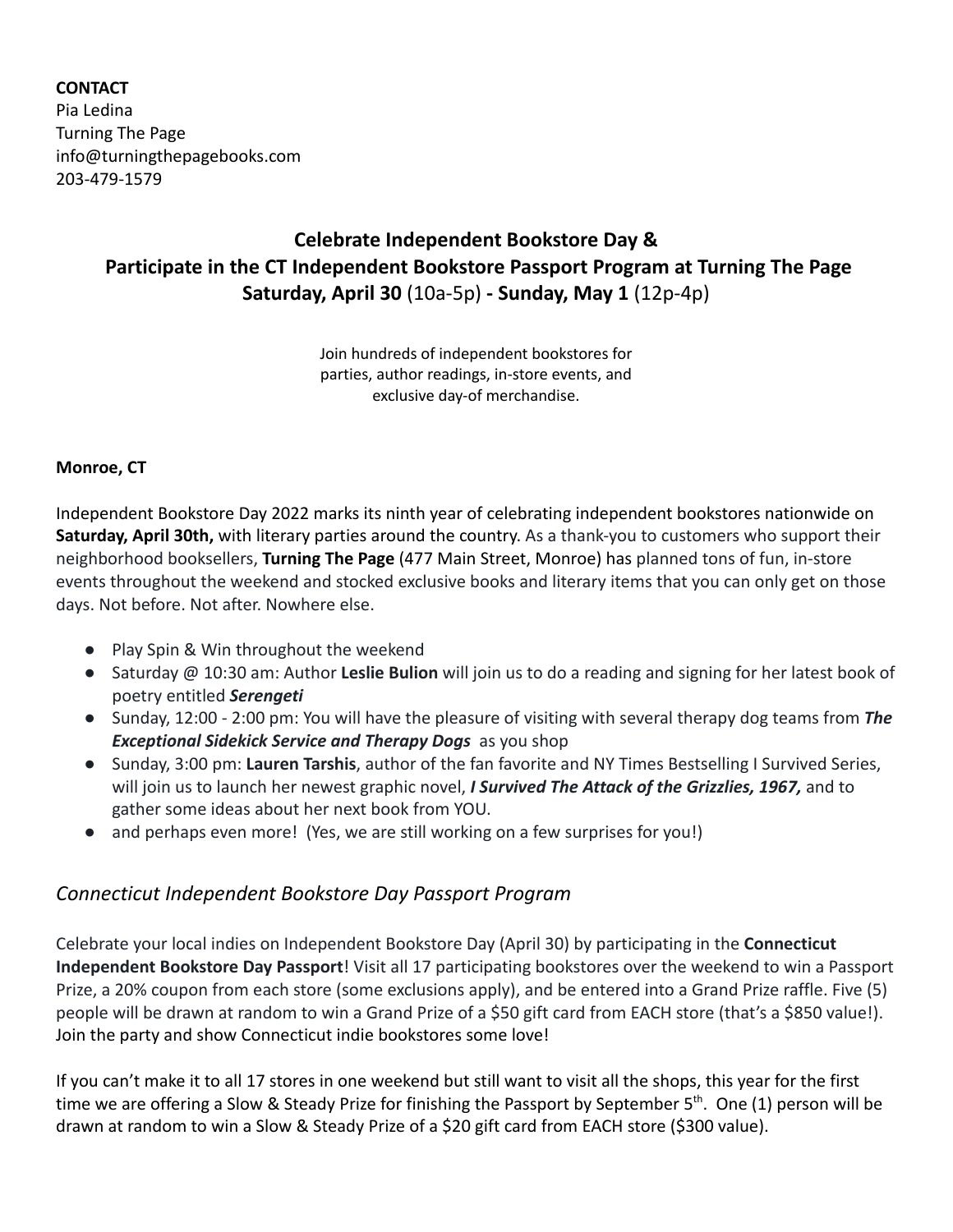Some rules:

- This event takes place over Independent Bookstore Day weekend (Saturday, April 30th, and Sunday, May 1st) during each bookstore's business hours.
- Participants can pick up a passport at any participating bookstore on or before Independent Bookstore Day.
- Participants must visit ALL participating bookstores on April 30-May 1 to qualify for the passport prize and gain entry to win a Grand Prize.
- Participants must visit ALL participating bookstores between April 30-September 5 to qualify for Slow & Steady Prize drawing.
- No purchase is required to participate.
- Each participating bookstore will issue an original stamp/sticker in the passport during your visit.
- Upon completion of the passport, a bookseller at the final stop will review the stamps and confirm your eligibility to win. You will be asked to fill out a form with your contact information, which will be used to mail Passport Prizes and for entry into the Grand Prize or Slow & Steady Prize drawings.
- Participants can finish their passport at ANY of the stores and are welcome to keep their passports.

| <b>Athena Books</b>                                    | 228 Sound Beach Ave., Old Greenwich |
|--------------------------------------------------------|-------------------------------------|
| <b>Bank Square Books</b>                               | 53 W Main Street, Mystic            |
| <b>Barrett Bookstore</b>                               | 6 Corbin Drive, Darien              |
| <b>Bennett's Books</b>                                 | 171 Main Street, Deep River         |
| <b>Book Trader Cafe</b>                                | 1140 Chapel st. New Haven           |
| <b>Byrd's Books</b>                                    | 178 Greenwood Ave. Bethel           |
| <b>Elm Street Books</b>                                | 35 Elm Street New Canaan            |
| <b>Goods &amp; Curiosities, The Griswold Inn Store</b> | 47 Main Street, Essex               |
| <b>Harbor Books</b>                                    | 146 Main Street, Old Saybrook       |
| <b>House of Books</b>                                  | 10 North Main Street, Kent          |
| <b>River Bend Bookshop</b>                             | 2217 Main Street, Glastonbury       |
| <b>RJ Julia Booksellers</b>                            | 768 Boston Post Road, Madison       |
| The Hickory Stick Bookshop                             | 2 Green Hill Rd, Washington Depot   |
| <b>The Key Bookstore</b>                               | 1429 Park St, ST 214, Hartford      |
| <b>Turning The Page</b>                                | 477 Main Street, Monroe             |
| Wesleyan RJ Julia Bookstore                            | 413 Main Street, Middletown         |
| <b>Wordsmith Bookshop</b>                              | 1 Grist Mill Road, Simsbury         |

Participating Indie Bookstores: